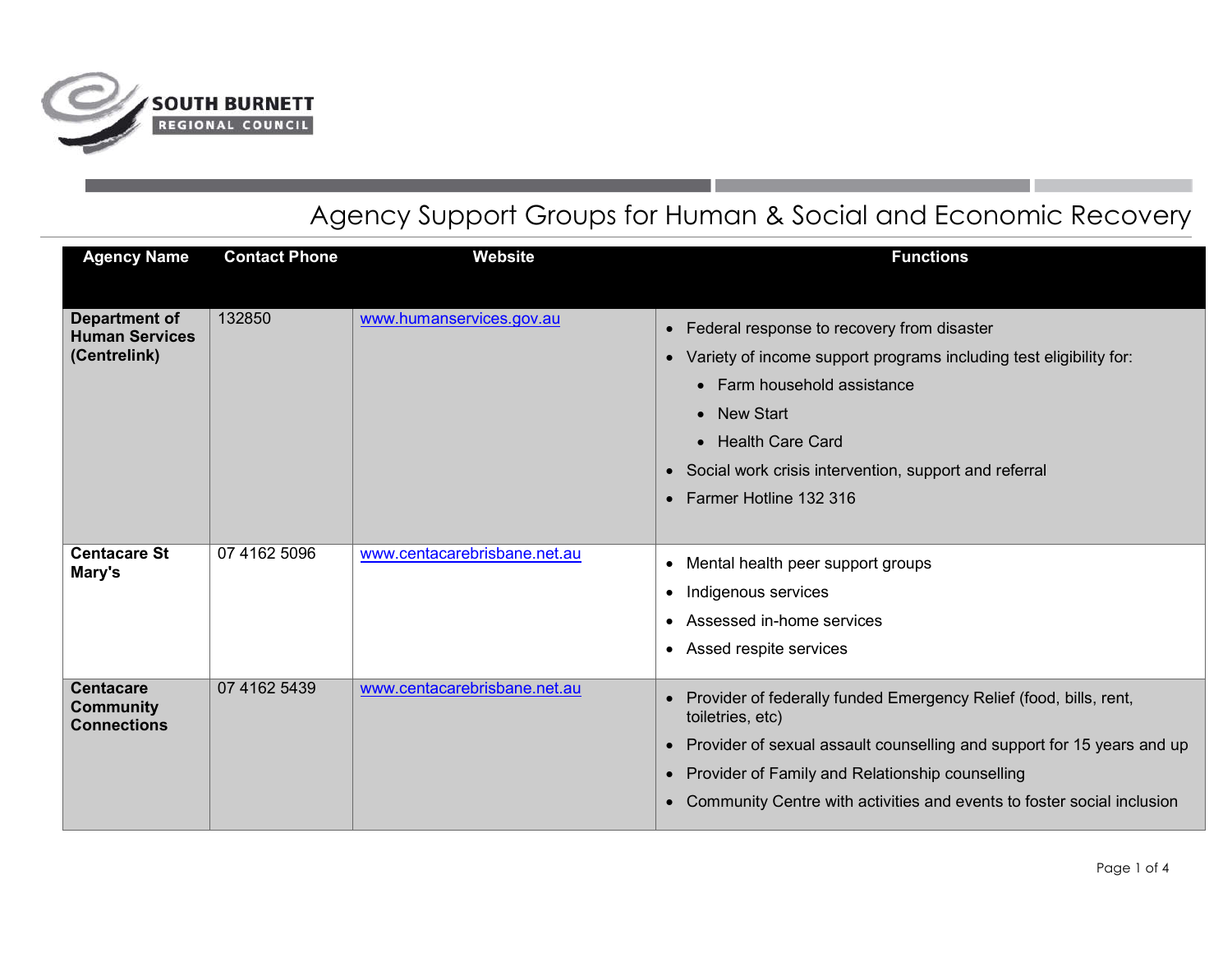| <b>Graham House</b><br><b>Community</b><br><b>Centre</b> | 07 4169 8410 | www.grahamhouse.org.au | • Emergency Relief - Payment of Bills, Food Hampers or vouchers, Fuel,<br>Prescriptions, blankets, school items, etc.<br>Donated furniture, clothing, dishware etc for families (when available)<br>$\bullet$<br>• Centrelink Agency<br>Information and Referral Centre<br>• NILS Scheme for Household items, Car Registration, Medical<br>Equipment/Procedures, Dental, Tyres, House                                                                                                                                                                                                                                                                                                                                                    |
|----------------------------------------------------------|--------------|------------------------|------------------------------------------------------------------------------------------------------------------------------------------------------------------------------------------------------------------------------------------------------------------------------------------------------------------------------------------------------------------------------------------------------------------------------------------------------------------------------------------------------------------------------------------------------------------------------------------------------------------------------------------------------------------------------------------------------------------------------------------|
| <b>BIEDO</b>                                             | 0429 683 121 | www.biedo.org.au       | Engage with the business community including primary producers to<br>assist them to access services, resources, representatives and relevant<br>information<br>Coordinate and conduct relevant workshops or group sessions to<br>provide information and skills in relation to the economic recovery of<br>the business community<br>Distribute relevant information and links via a newsletter and social<br>media platforms<br>Collaborate with Council, agencies and organisations to support, share<br>and enhance existing activities and services where possible<br>Incorporate human and social recovery information and resources into<br>existing activities to raise awareness of and encourage access to<br>available support |
| Impact<br><b>Community</b><br><b>Services</b>            | 0458 077 152 | www.impact.org.au      | Mental Health Support (non-clinical)<br>• Assist to connect to community assistance and services<br>Support with advocacy<br>$\bullet$<br>• Mentoring                                                                                                                                                                                                                                                                                                                                                                                                                                                                                                                                                                                    |
| <b>SB Care</b>                                           | 07 4162 7300 | www.sbcare.org.au      | • Aged and Disability Support Services<br>• Meals on Wheels                                                                                                                                                                                                                                                                                                                                                                                                                                                                                                                                                                                                                                                                              |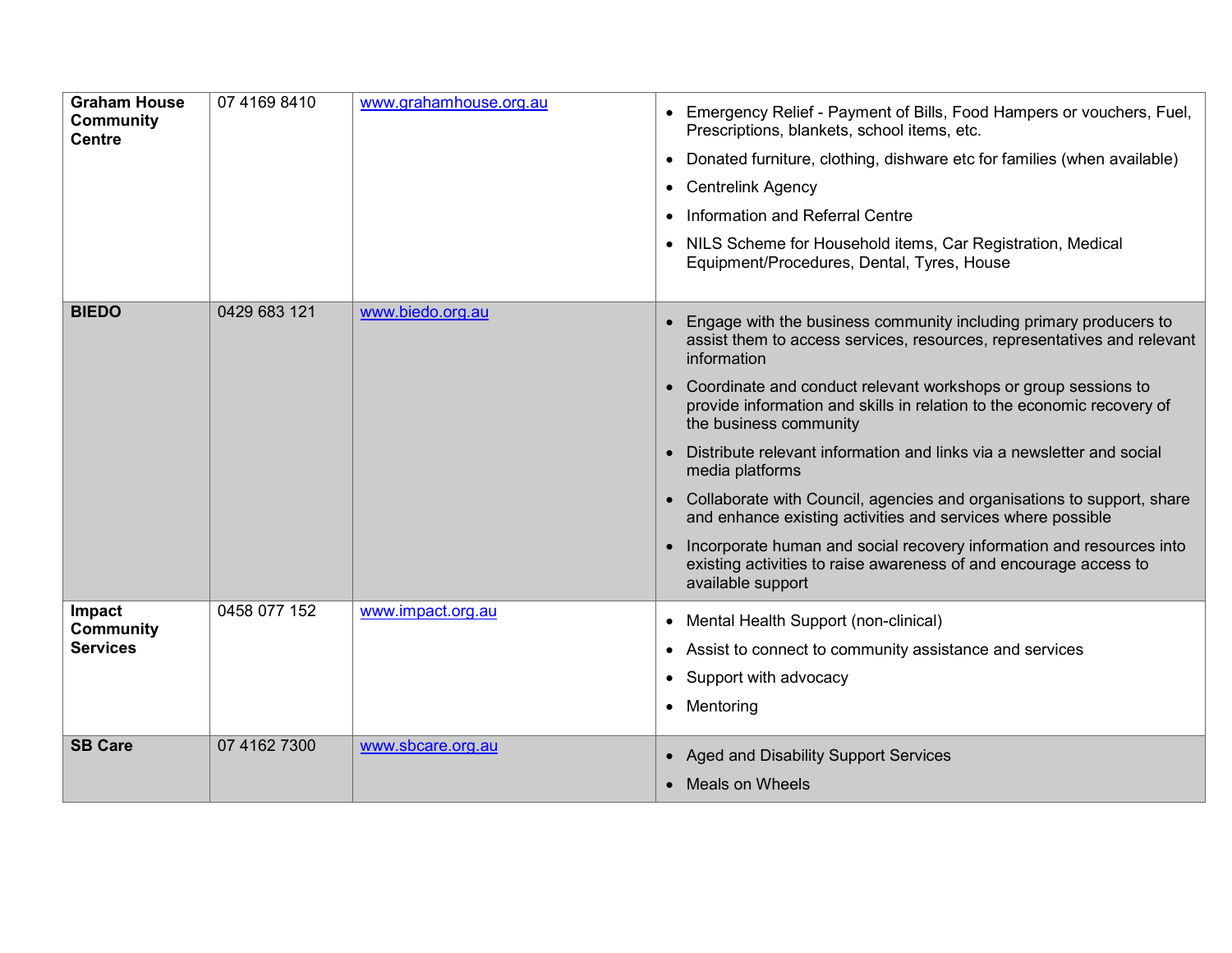| <b>South Burnett</b><br>CTC Inc (CTC)          | 07 4162 9000                                       | www.sbctc.com.au                                                                                   | • Headquarters<br>B Bookings for the South Burnett Enterprise Centre<br>$\bullet$                                                                                                                                                                                                                                    |
|------------------------------------------------|----------------------------------------------------|----------------------------------------------------------------------------------------------------|----------------------------------------------------------------------------------------------------------------------------------------------------------------------------------------------------------------------------------------------------------------------------------------------------------------------|
| <b>CTC Youth and</b><br><b>Family Services</b> | 07 4162 7788<br>Kingaroy<br>07 4168 1852<br>Murgon | http://www.sbctc.com.au/youth/                                                                     | • Support for individuals and families                                                                                                                                                                                                                                                                               |
| <b>CTC Disability</b><br><b>Services</b>       | 07 4162 9081<br>Kingaroy<br>07 41681852<br>Murgon  | http://www.sbctc.com.au/crosb/<br>http://www.sbctc.com.au/gumnut/                                  | • NDIS- Registered Provider<br>Disability Services (CROSB and Gumnut Place)<br>$\bullet$<br>Purposely built respite accommodation options for people with a<br>disability                                                                                                                                            |
| <b>CTC FosterCare</b><br><b>Services</b>       | 07 4169 0587<br>Wondai                             | http://www.sbctc.com.au/partners/                                                                  | • Recruitment, assessment, training and support of Foster Carers                                                                                                                                                                                                                                                     |
| <b>Rural Financial</b><br><b>Counsellor</b>    | 07 4182 1836 or<br>0448 999 742                    | www.daf.qld.gov.au/environment/natural<br>-disaster-information/apply-for-financial-<br>assistance | • Financial Counselling                                                                                                                                                                                                                                                                                              |
| <b>BlazeAid</b>                                | 0455 190 151                                       | www.blazeaid.com.au                                                                                | • Blaze Aid is a volunteer-based organisation that works with families<br>and individuals in rural Australia after natural disasters such as fires,<br>floods and storms. Working alongside the rural families, our<br>volunteers help to rebuild fences and other structures that have been<br>damaged or destroyed |
| Burnett<br><b>South</b><br><b>Pantry</b>       | 0438 071 658                                       | www.thesouthburnettpantry.org                                                                      | • The Pantry is open every Friday from 8.30am to 12.30pm.                                                                                                                                                                                                                                                            |